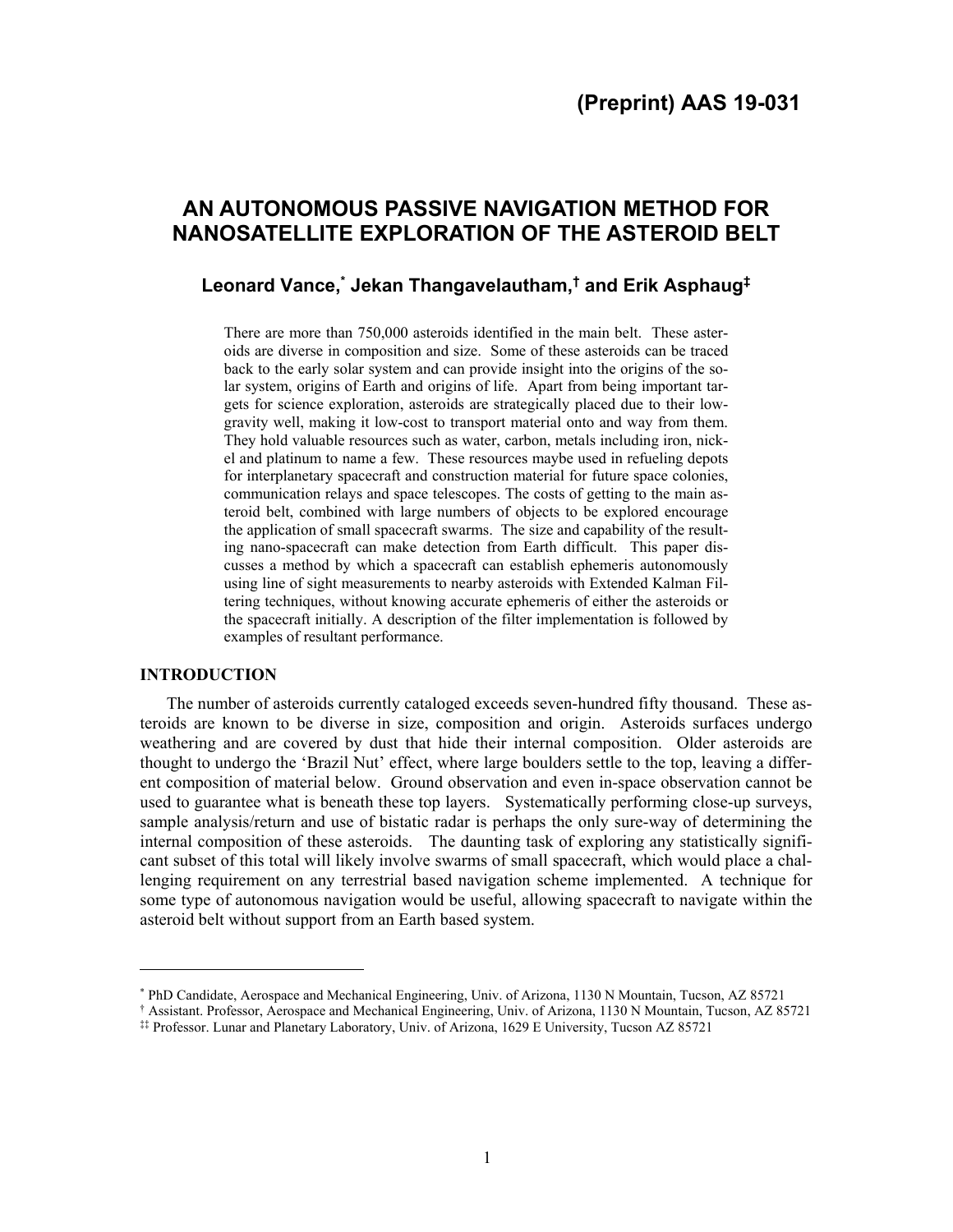Navigation techniques using passive line-of-sight measurements are well known within the community. The ability to infer ephemeris information of an orbital object by tracking it from a known position is well understood, as is the ability to infer own ephemeris by tracking an object with known position and velocity. This paper shows that it is also possible, however, to infer both own-ship and tracked-object ephemeris given knowledge of the gravitational influences both are subjected to.

Figure 1 shows the general nature of the problem. It is well established that position and velocity data for an overhead satellite can be extracted from passive line of sight measurements from the ground. Observability of range is inferred from the gravitational attraction of the orbiting object. Likewise, as a simple extension, it is also possible to do the same job from an orbiting satellite. If you know your own position and velocity, you can infer the position and velocity of another satellite given a time history line of sight measurements.



Figure 1: Auto-navigation using other objects under gravitational influence is the logical descendent of established navigation techniques

With some additional thought, it is possible that the position and velocity of both the target and ownship satellites can be inferred from a single line of sight history. With some exceptions, it can be asserted that any line of sight history between two objects gravitationally influenced by a common source is the result of only one specific target and home satellite trajectory. Furthermore, the tracking of more than one object improves navigational performance, and this paper evaluates the utility of tracking a  $2<sup>nd</sup>$  object (an asteroid in this case).

# **RELATED WORKS**

Current missions beyond the Earth-Moon system utilize the Deep Space Network or equivalent network of ground stations to determine position in space and perform navigation through Doppler ranging. As more small-space missions are planned and many active spacecraft in operation, the DSN will be under strain and there will be an important need to find viable alternatives. A substantial body of work exists regarding deep space auto-navigation. The most popular methodology is triangulation or inferential estimation by recording the line of sight history of a known object from the spacecraft. Others propose the precise measurement of pulsar time histories, and some propose range measurements to crosslink spacecraft or optical measurement of known celestial objects combined with doppler measurements of solar output. None of these techniques propose utilizing passive line of sight angular tracking to objects with poor position knowledge.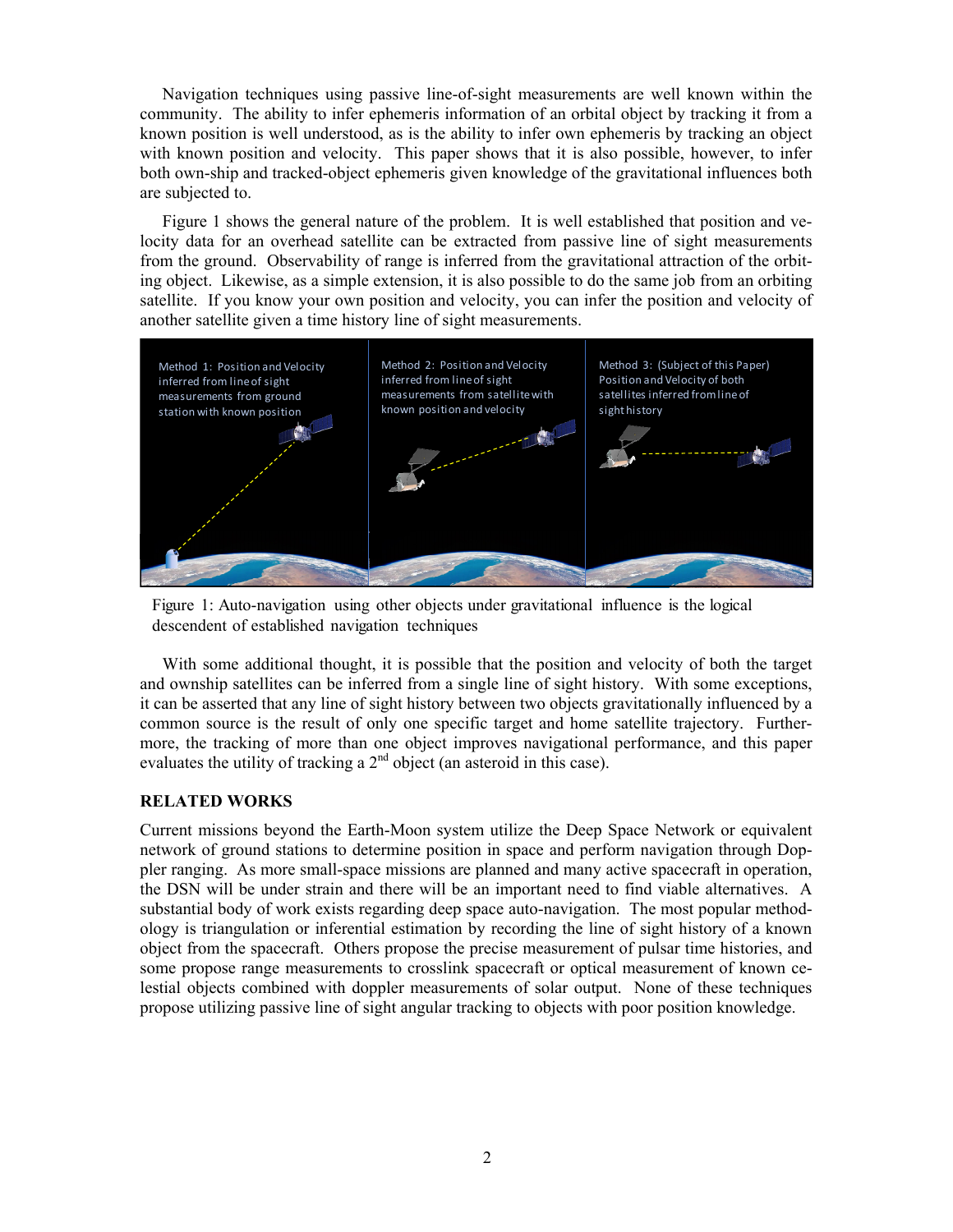Multiple references are available which explore the ability to infer ownship position and velocity via line of sight history of an object with well known location. S. Bhaskaran et al.<sup>4</sup>, Karimi et al.<sup>7</sup>, Polle et al.<sup>8</sup>, and Riedel et al<sup>9</sup> all propose some form or combination of this technique, tracking one or more objects with known position. K. Hill and G. H. Born<sup>5</sup> propose range measurements to cross link vehicles with known position, while Yim et al.<sup>3</sup> combines angular measurements to the earth and spectrometer measurements of doppler shift from the sun. Finally, a body of work represented by Shemar et al.<sup>10</sup> explore the possibility of using x-ray pulsars, measuring the arrival of pulses and thus inferring distance from them. This approach would then work much like GPS, triangulating using the change in linear distances to 3 or more neutron stars to establish position.

### **METHOD**

The Extended Kalman Filter (EKF) is a well-known, pseudo-optimal predictor-corrector filter widely used for a wide variety of aerospace purposes. This paper shows the adaptation of the basic filter structure for this particular problem. The established form of the EKF<sup>\*</sup> starts by propagating the current estimate and covariance matrices forward by one timestep.

$$
\widehat{\mathbf{x}}(k+1|k) = \widehat{\mathbf{x}}(k|k) + \int_{t_k}^{t_{k+1}} f[\widehat{\mathbf{x}}(t|t_k), \mathbf{u}^*(t), t]dt \tag{1}
$$

$$
P(k+1|k) = \Phi(k+1,k)P(k|k)\Phi'(k+1,k) + Q_d(k)
$$
 (2)

This followed by calculation of the Kalman gains:

$$
K(k+1) = P(k+1|k)[H'_x(k+1)P(k+1|k)H'_x(k+1) + R(k+1)]^{-1}
$$
 (3)

The state vector estimate can then be updated:

$$
\hat{\mathbf{x}}(k+1|k+1) = \hat{\mathbf{x}}(k+1|k) + \mathbf{K}(k+1)\{\mathbf{z}(k+1) - \mathbf{h}[\hat{\mathbf{x}}(k+1|k), \mathbf{u}^*(k+1), k+1] - \mathbf{H}_{\mathbf{u}}(k+1)\partial \mathbf{u}(k+1)\}\
$$
\n(4)

Finally, also update the covariance matrix:

$$
P(k+1|k+1) = [I - K(k+1)Hx(k+1)]P(k+1|k)
$$
\n(5)

The definition of these parameters are consistent with normal EKF usage:

 $\hat{x}$  = state estimate  $k = current time step$  $k+1$  = next time step  $f =$  function propagating state estimate  $\hat{x}$  in time  $t = time$  $u^*$  = nominal input  $P = Covariance Matrix$  $\boldsymbol{\phi}$  = Linearized time propagation matrix  $\boldsymbol{Q}_d$  = State error propagation matrix  $K =$  Kalman gain matrix  $h =$  function taking state vector to measurements  $H_r =$  Jacobean of **h** w/r to state vector x  $\mathbf{H}_{\mathbf{v}} =$  Jacobean of **h** w/r to external inputs

$$
I = Identity matrix
$$

-

<sup>\* &</sup>quot;Lessons in Digital Estimation theory", Jerry M. Mendel, Prentice-Hall, 1987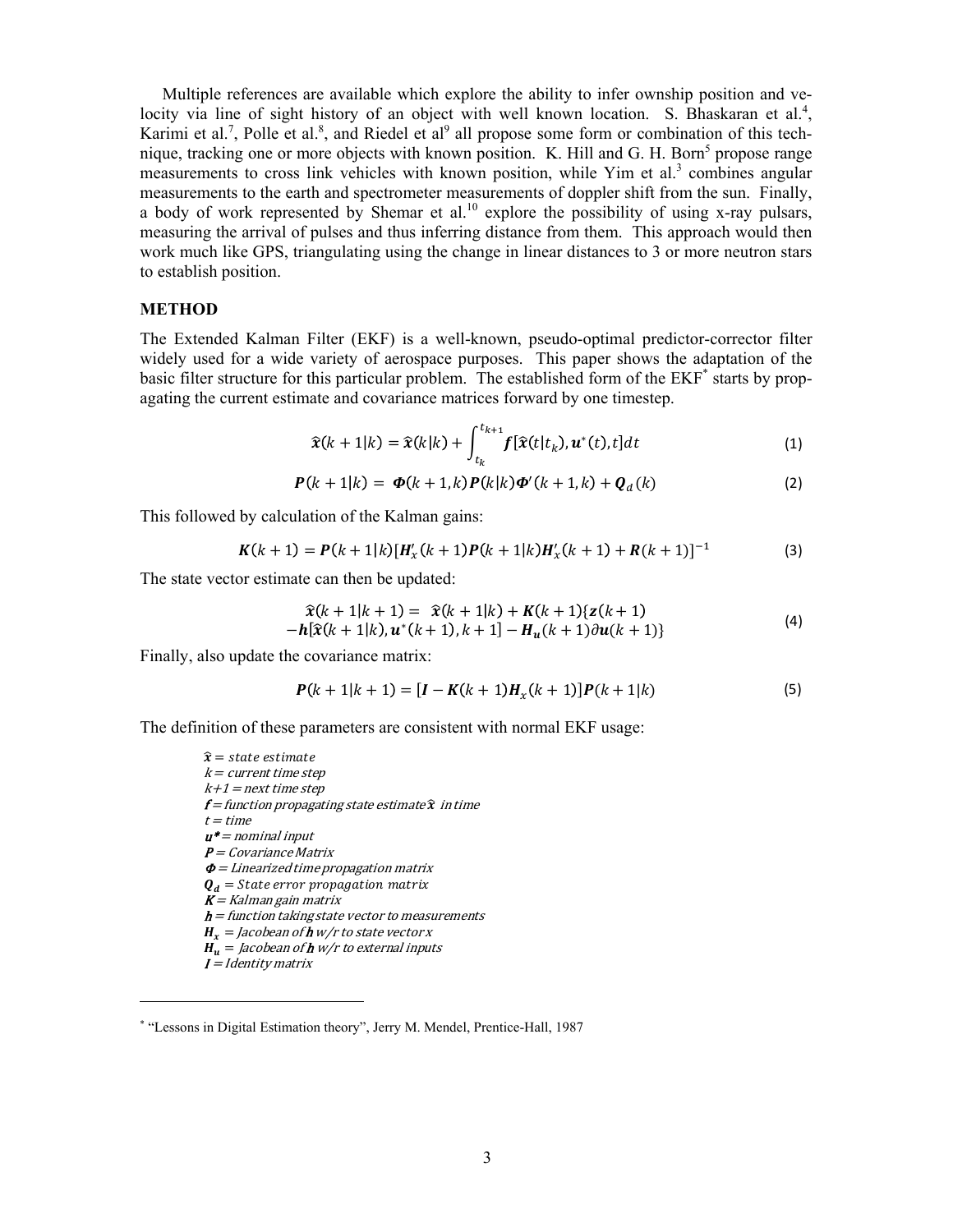The function u\* and its derivatives are zero for the purposes of this exercise since there are no external forces acting on the system, and as such, (1) through (5) can be simplified to give

$$
\widehat{\mathbf{x}}(k+1|k) = \widehat{\mathbf{x}}(k|k) + \int_{t_k}^{t_{k+1}} f[\widehat{\mathbf{x}}(t|t_k), t]dt
$$
\n(6)

$$
P(k+1|k) = \Phi(k+1,k) P(k|k) \Phi'(k+1,k) + Q_d(k)
$$
\n(7)

for the propagation equations, and

$$
K(k+1) = P(k+1|k)[H'_x(k+1)P(k+1|k)H'_x(k+1) + R(k+1)]^{-1}
$$
 (8)

$$
\widehat{\mathbf{x}}(k+1|k+1) = \widehat{\mathbf{x}}(k+1|k) + \mathbf{K}(k+1)\{\mathbf{z}(k+1) - \mathbf{h}[\widehat{\mathbf{x}}(k+1|k)]\} \tag{9}
$$

$$
P(k+1|k+1) = [I - K(k+1)Hx(k+1)]P(k+1|k)
$$
\n(10)

for the update equations.

The state estimation vector  $\hat{x}$  contains 3 element position, velocity and accelerations for each object. Since this paper discusses tracking two objects from a home vehicle, there are 27 elements in the state estimation vector comprising:



The function  $f$  is a simple orbital propagator, utilizing the basic gravitational law

$$
a = -\frac{Gm_{sun}r}{|r|^3} \tag{11}
$$

where the *r*'s are taken from the position estimates in the state vector. The corresponding matrix  $\Phi$  is the Jacobean of this with respect to  $\hat{\mathbf{x}}$ , giving a 27 × 27 matrix. The function *h* takes state variables and constructs the measurements *z*, and is therefore of the form:

$$
z = h(\hat{x}) \tag{12}
$$

Since the measurements for this system are the normalized line of sight vectors from the tracking vehicle to the two asteroids, the resulting function *h* is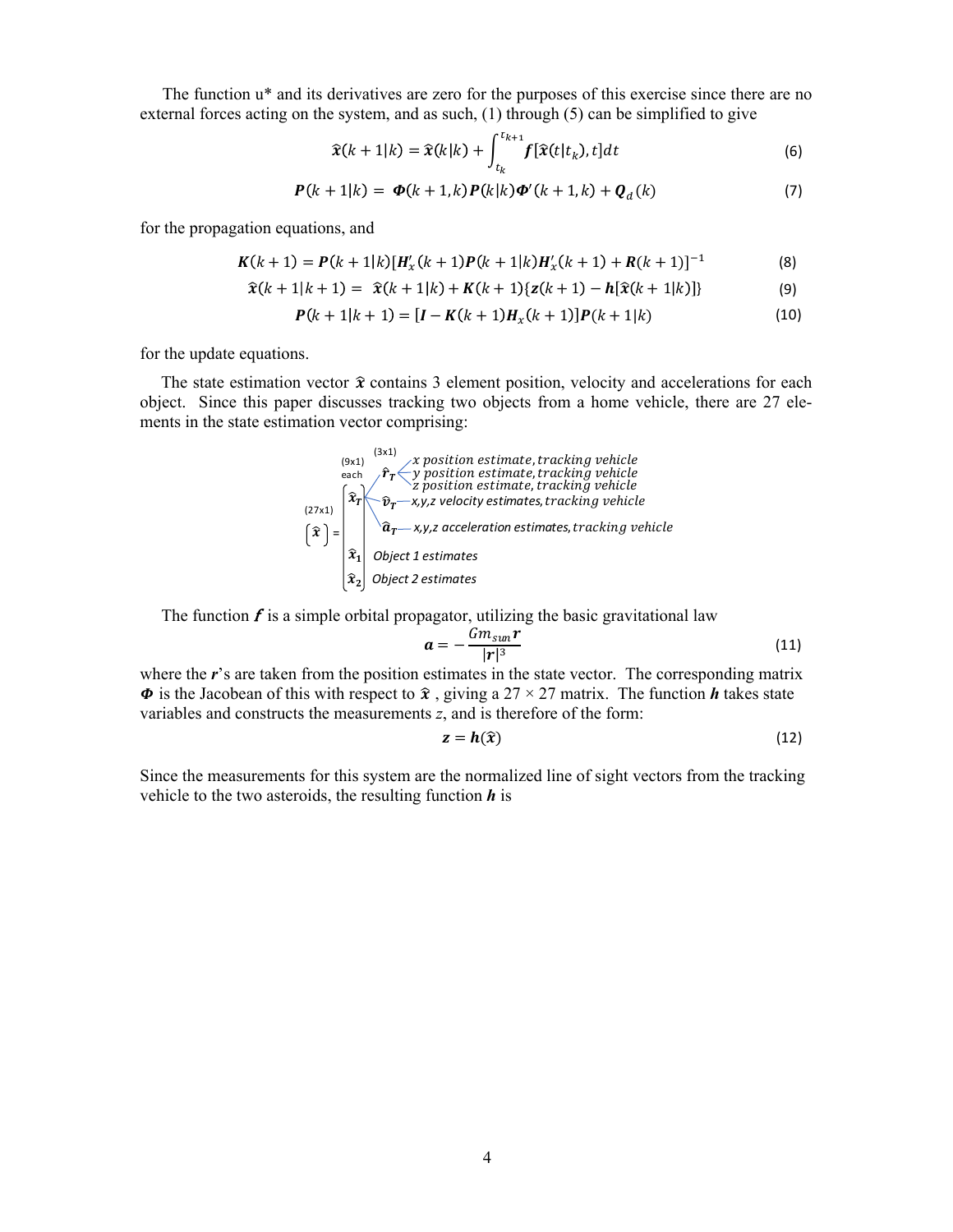$$
\mathbf{h} = \begin{bmatrix} \frac{x_1 - x_r}{\sqrt{(x_1 - x_t)^2 + (y_1 - y_t)^2 + (z_1 - z_t)^2}} \\ \frac{y_1 - y_r}{\sqrt{(x_1 - x_t)^2 + (y_1 - y_t)^2 + (z_1 - z_t)^2}} \\ \frac{z - z_r}{\sqrt{(x_1 - x_t)^2 + (y_1 - y_t)^2 + (z_1 - z_t)^2}} \\ \frac{x_2 - x_r}{\sqrt{(x_2 - x_t)^2 + (y_2 - y_t)^2 + (z_2 - z_t)^2}} \\ \frac{y_2 - y_r}{\sqrt{(x_2 - x_t)^2 + (y_2 - y_t)^2 + (z_2 - z_t)^2}} \\ \frac{y_2 - y_r}{\sqrt{(x_2 - x_t)^2 + (y_2 - y_t)^2 + (z_2 - z_t)^2}} \end{bmatrix}
$$
\n(13)

The Jacobian of this function with respect to each component of the state estimate vector  $\hat{x}$  provides the resulting  $6 \times 27$   $H_x$  matrix.

The **R** matrix represents the system measurement noise, and this takes the form of angular uncertainties along the line of sight to objects 1 and 2. The measurement vector *z* is the two normalized line of sight vectors to each target as given by (13), so given an angular uncertainty  $\varepsilon$  in each axis, the covariance matrix for measurement errors to object 1 in line of sight coordinates is:

$$
R_{1,los} = \begin{bmatrix} 1 & 0 & 0 \\ 0 & \varepsilon^2 & 0 \\ 0 & 0 & \varepsilon^2 \end{bmatrix}
$$
 (12)

This must then be rotated into the heliocentric coordinate frame used by the rest of the filter. Derivation of the coordinate transform matrix is done by establishing sequential coordinate frame rotation angles about the *z* and then *y*-axes respectively, providing a coordinate transformation matrix of

$$
T_{I,los1} = \begin{bmatrix} cos\psi_1 cos\theta_1 & sin\psi_1 cos\theta_1 & -sin\theta_1 \\ -sin\psi_1 & cos\psi_1 & 0 \\ cos\psi_1 sin\theta_1 & sin\psi_1 sin\theta_1 & cos\theta_1 \end{bmatrix}
$$
 (13)

Where the sequential angles of rotation about z and y axes respectively are:

$$
\psi_1 = \tan^{-1}\left(\frac{y_1 - y_T}{x_1 - x_T}\right) \tag{14}
$$

$$
\theta_1 = \tan^{-1}\left(\frac{z_1 - z_T}{\sqrt{(x_1 - x_T)^2 + (y_1 - y_T)^2}}\right) \tag{15}
$$

This matrix takes a vector from inertial to the line of sight coordinated frame with respect to object 1. Using a similarity transformation to convert from line of sight to inertial coordinates, we have

$$
R_{1, inertial} = T_{I, los1} R_{1, los} T_{I, los1}^T
$$
 (16)

The second  $\bf{R}$  matrix to the  $2<sup>nd</sup>$  object can be similarly calculated, and the two can be combined to provide the overall  $6 \times 6$  input to the filter equations.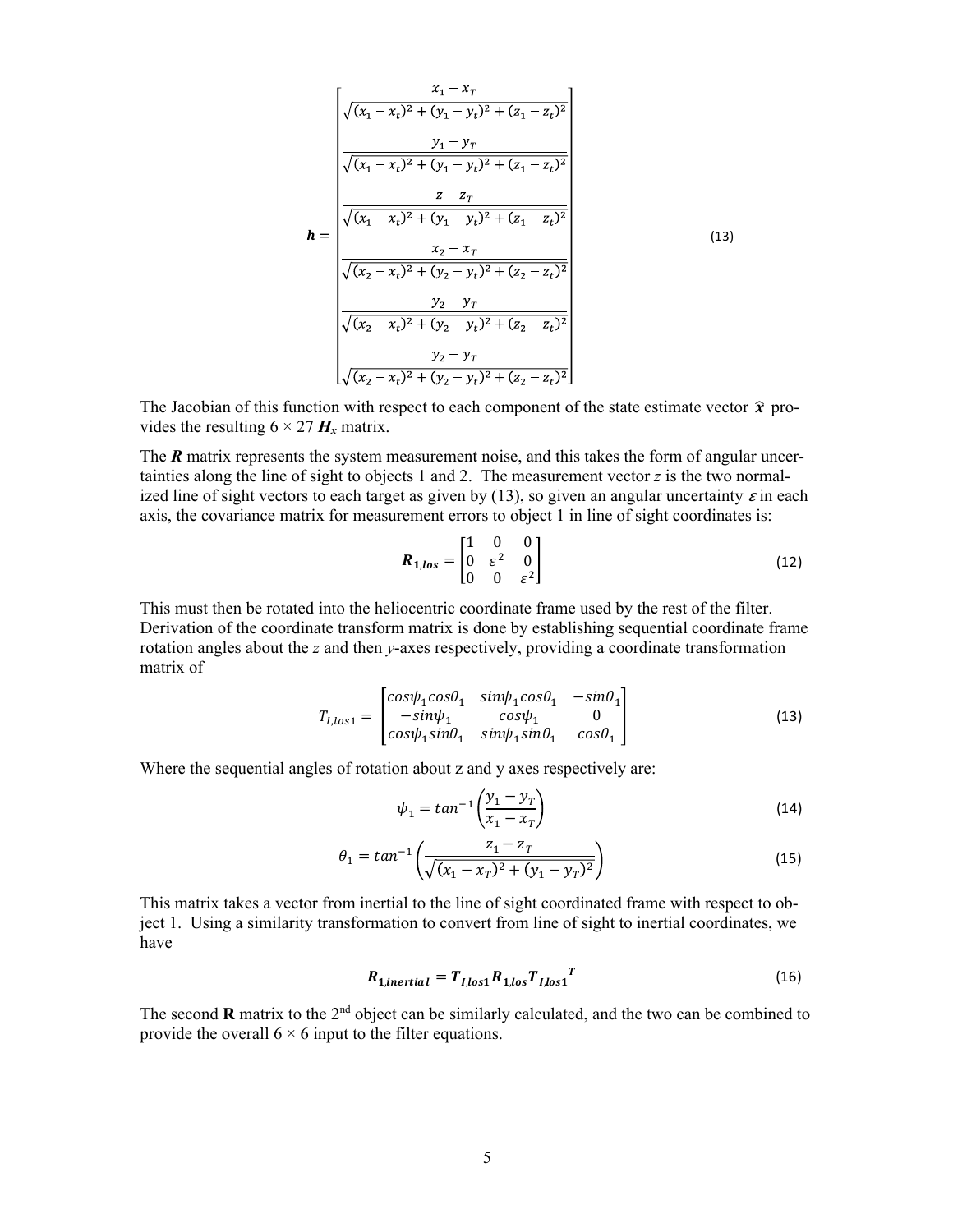$$
R = \begin{bmatrix} R_{1, inertial} & 0 \\ 0 & R_{2, inertial} \end{bmatrix} \tag{17}
$$

Finally, the  $27 \times 27$  state process noise matrix **Q** is constructed with arbitrarily small diagonal elements for the purpose of establishing feasibility.

$$
Q = 1.0x10^{-30} * I_{27x27}
$$
 (18)

#### **RESULTS**

The implementation of the above filter is tested in an environment derived from the JPL asteroid ephemeris database\* . The tracking vehicle is established in a circular orbit at the median heliocentric altitude, and a collection of nearby asteroids is established to provide a pool of possible objects to track and test filter performance. The test case chosen utilizes asteroids with catalog numbers 32,675 and 272,344, and an argument of latitude of  $\pi/3$  for the tracking spacecraft. The resulting geometry is shown in Figure 2, along with a history of the distances between the tracking spacecraft and the two asteroids. The simulation is then executed for 1 year, sampling once per hour. The standard deviation of the line of sight error is 10 microradians in vertical and horizontal axes. Initial position and velocity variances are set to  $(100,000 \text{km})^2$  and  $(1 \text{ km/s})^2$  respectively.



Figure 2: Test Geometry Overview

#### **Case 1: Single object tracking**

 $\overline{\phantom{a}}$ 

 This case uses only tracking information from asteroid 1 to establish position and velocity. Results are shown in Figure 3, illustrating good convergence in position and velocity in all 3 axes. The associated position and velocity errors for the asteroid tracking are then summarized similarly in Figure 4. Results are similar to those seen for the observer spacecraft, plausibly because the problem is nearly symmetric given the identical starting covariances.

 An overall assessment of filter performance assuming the results actually converge can be extracted from the time history of covariance magnitudes as shown in Figure 5. The convergence of the observer and asteroid are nearly identical given the initial condition stated, and steady im-

<sup>\*</sup> NASA/JPL website for asteroid orbital ephemeris. https://ssd.jpl.nasa.gov/?sb\_elem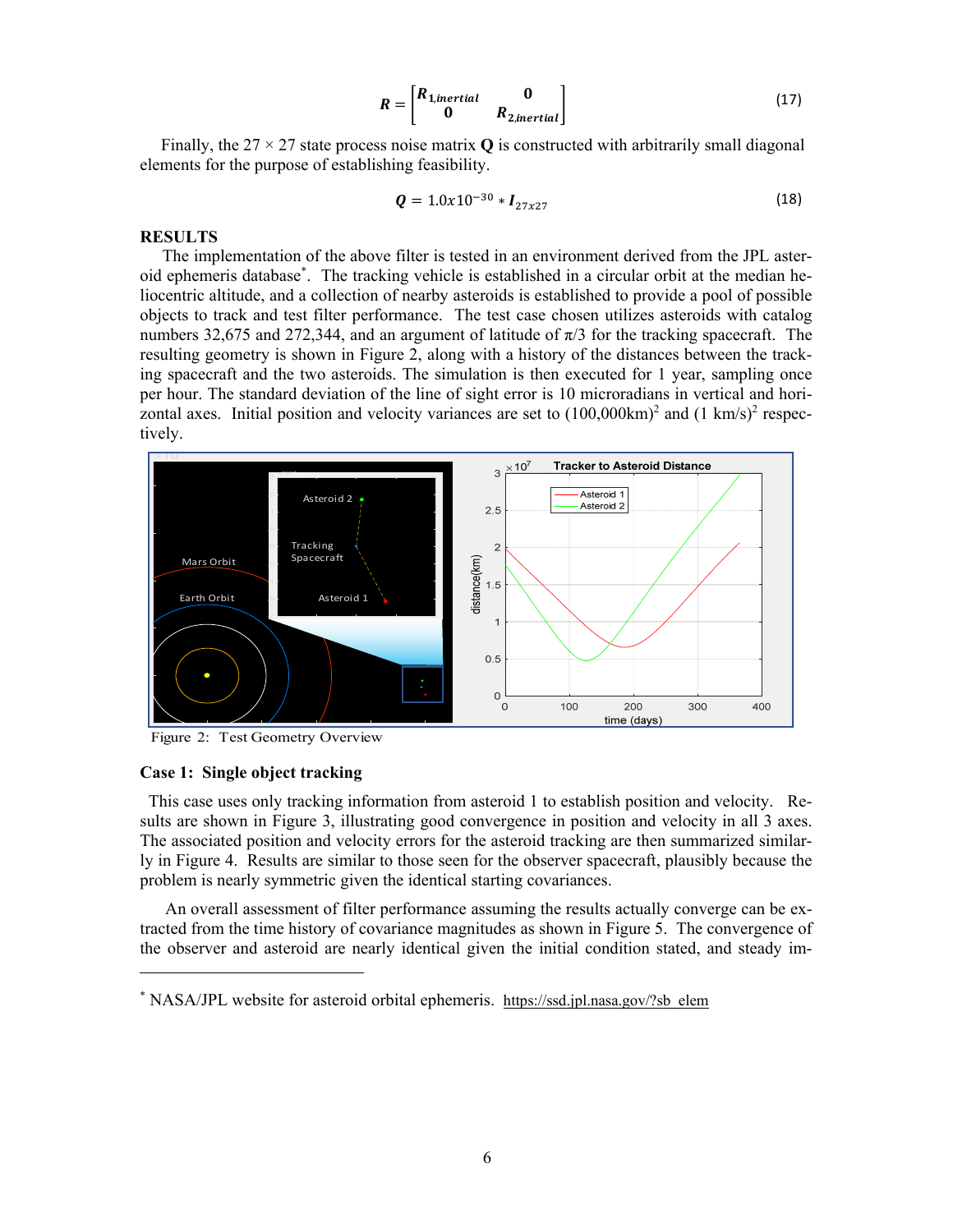provement in position and velocity knowledge continue well after the closest point of approach of the tracked asteroid.



Figure 3: Case 1 (single asteroid track) residual error and 3-sigma covariance bounds for observer position and velocity errors.



Figure 4: Case 1 (single asteroid track) residual error and 3-sigma covariance bounds for asteroid position and velocity errors.



Figure 5: Case 1 error bound convergence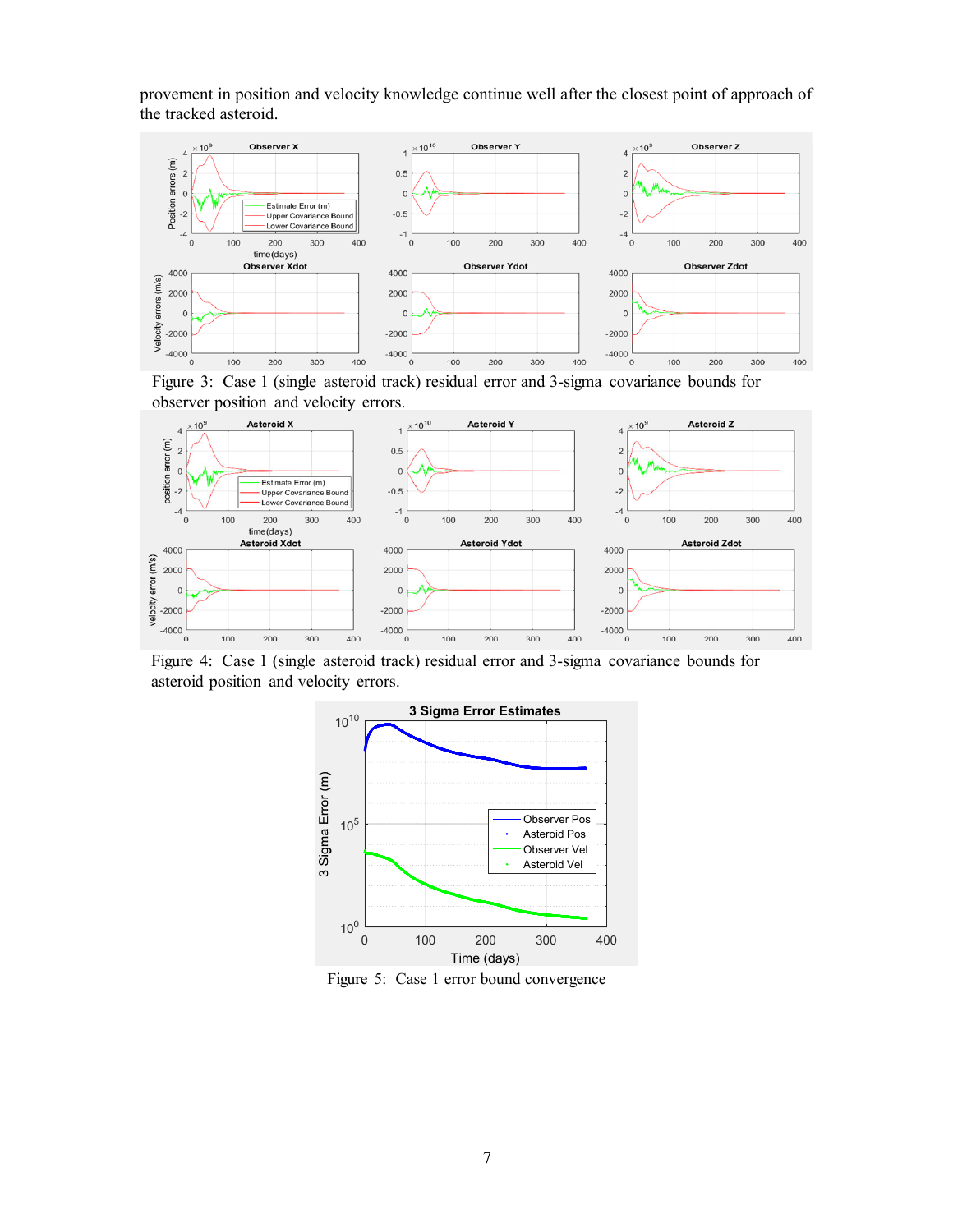#### **Case 2: Two Asteroids Tracked**

Case 2 uses the same first asteroid as Case 1 but adds a  $2<sup>nd</sup>$  asteroid as shown in Figure 2. Once again, all objects are given the same initial covariances outlined in the previous section and the simulation is then executed over a 1-year epoch with both asteroids being used to update the EKF. Basic results for the observer spacecraft are shown in Figure 6, and these show a significant improvement in performance over the single asteroid case shown in Figure 3, with noticeable reductions in the peak errors, and earlier convergence seen in each axis. Overall results for both the satellite and the two asteroids are given in Figure 7, noting that overall performance improves by a factor of 2 to 5.



Figure 6: Case 2 (2 asteroids tracked) residual error and 3-sigma covariance bounds for observer are significantly improved from single asteroid



Figure 7: Case 2 error bounds converge faster because two asteroids are being tracked

#### **CONCLUSIONS**

The concept of achieving auto-navigation using passive line of sight measurements from poorly known objects under the influence of a common gravitational field is demonstrated and quantified, with results showing convergence for both the observer and asteroid position and velocity estimates. Significant improvements in performance are observed when the number of tracked asteroids is increased from one to two, and it is expected that the addition of more observations